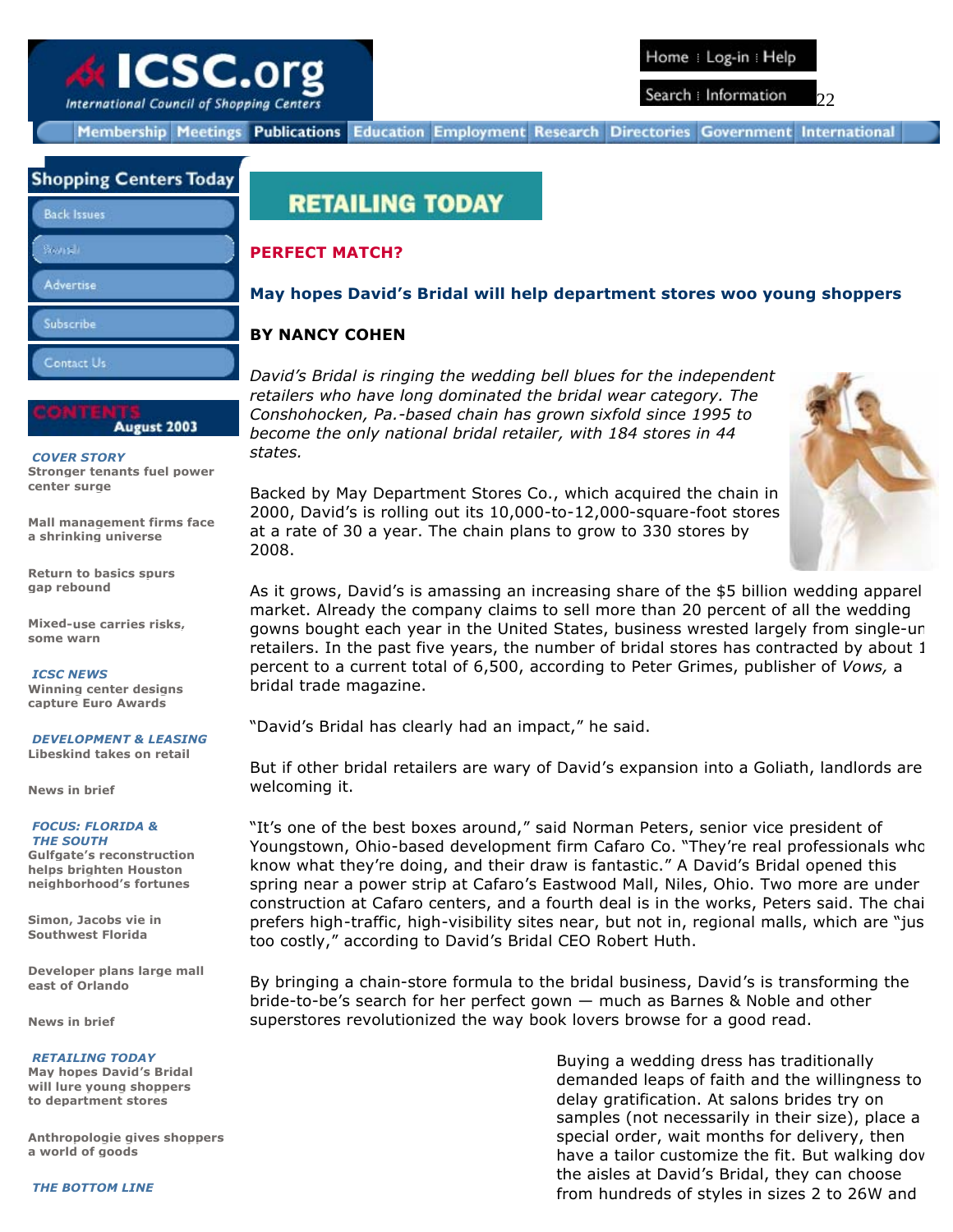**Are REITs slowing down their borrowing?**

*DEPARTMENTS* **Update: REITs buy two top California malls**

**Update: Pyramid's Destiny USA in question**

**Briefly**

**Corrections & Clarifications**

**Clicks & Bricks**



**David's Bridal, owned by May Department Stores, plans to have 330 stores open in five years.**

buy a gown right off the rack.

"The David's difference is convenient shopping under one roof, with a breadth of product that offers exceptional value," said Huth, who joined the company in 1995, when it consisted of 30 stores.

"They have a better mousetrap," Sally Wallick, retail analyst at Legg Mason, told CNN/Money when St. Louis-based May acquired the chain. "They have created a format that is very consumer-friendly and solves a lot of problems

for the bride-to-be." (Wallick has since retired.)

Although May CEO Gene S. Kahn has made clear the company's intention of dominating the nuptial niche, upscale bridal salons, where wedding gowns may be priced well into the thousands of dollars, have nothing to fear from David's. The company aims square at the mass market. The stores, done in peach and green, are "not overly elaborate," Huth explained. "We just want to offer a pleasant environment in an easy-to-shop sto that displays merchandise well."

Its gowns sell for \$500 on average, compared with the industry average of \$800. (All statistics in this article not otherwise sourced are drawn from the 2002 Condé Nast Bridal Group Infobank survey of American weddings.) "We believe the product, for the money, is equal to those that cost two to three times as much," said Huth.

The smaller price tags derive from David's larger size, which has enabled it to cut out the middleman. The company buys its apparel, all of which is sold under private labels, directly from factories in Asia.

"They have a depth of margin that most retailers would kill for," said Grimes.

Another profit-boosting advantage comes from selling off-the-rack, which reduces the cost of customer service. During the typical nine-to-12-week special-order process at other salons, the bride "visits" her gown four to six times, usually with friends and mother in tow, and spends a total of up to 24 hours with a sales associate, Grimes says.

Yet even at David's competitive prices, the final tab is substantial, says Huth. In addition to wedding gowns, David's sells shoes, jewelry, gloves, headpieces, veils and other accessories that complete the bride's ensemble - and add at least 50 percent to the price of the gown.

Then there's the rest of the wedding party to clothe. The vast majority of weddings are formal, with an average of five bridal attendants and five ushers. David's offers dresse for the bridesmaids, flower girls and the mother of the bride, as well as gifts for the bridal party.

But beyond the sweetening of margins and the gaining of market share from other retailers, is there much of a future in the small, specialized bridal business? After all, David's is wooing a once-in-a-lifetime (maybe a twice-in-a-lifetime) customer in a market that has been flat for at least two decades, with the number of weddings holding steady at 2.3 million a year.

Huth says the company will grow by branching into related areas, though he declined discuss details. The fact that apparel accounts for only about 11 percent of the \$43 billion spent annually on weddings suggests a lode of barely mined opportunity. "Peop underestimate the potential of the business," Huth said. "It's not about a dress, it's about an event. ... The gown business establishes a relationship for other businesses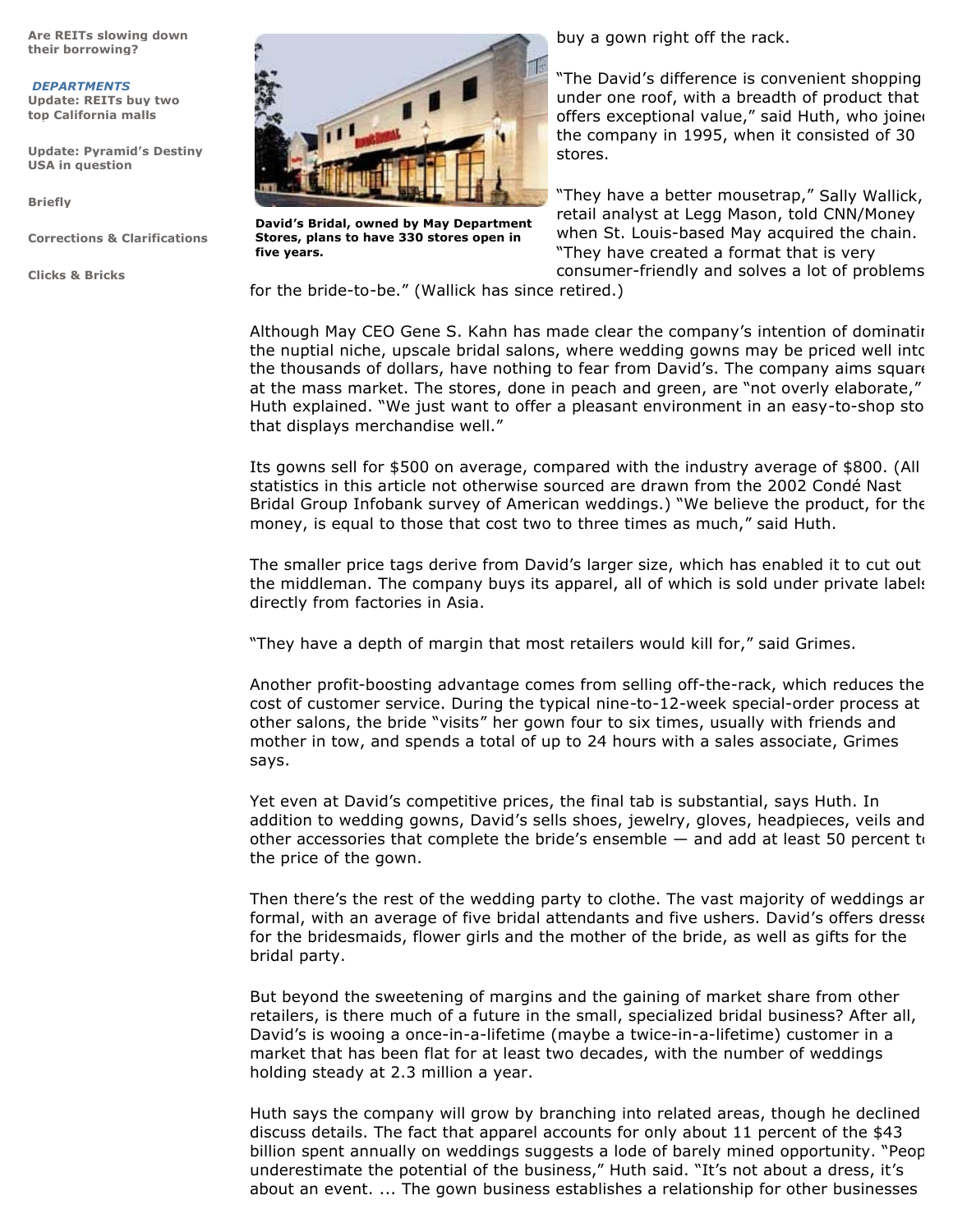and services and gives us opportunities to expand into other areas."

In this vein, it presents an opportunity for May, which operates 445 department stores under 11 names, including Lord & Taylor, Robinsons-May and Strawbridge's. "May bought us for what we could bring to the profitability of the company," Huth said, "and to get entrée to a younger customer."

The corporate parent ardently hopes that couples who go to the altar outfitted by its wedding retailers will enter into a lifelong relationship with its department stores. Indeed, since its union with David's Bridal, May has expanded its holdings in the category. It acquired formal-wear brand After Hours, the country's largest tuxedo dealer, and the upscale Priscilla of Boston, a 10-unit bridal chain. It also invested \$5 million in The Knot, a bridal Web site.

At May's annual meeting, Kahn called the bridal group's stores "a tremendous complement to the growth of our department stores' wedding registries. … [T]hey contribute greatly to our pursuit of younger customers. With these terrific synergies, we are attracting many young-adult customers into our home stores, perhaps for the first time."

And they are highly desirable customers. Today's average bride and groom are 27 and 29, respectively. In 1960 she was 20 and he was 23. They are not only older, but better educated and more affluent than couples of a generation ago, said Pete Hunsinger, president of Condé Nast Bridal Group, the publishers of *Bride's* and *Modern Bride* magazines.

"A bride is the drunken sailor of all possible



FILE

FACT

David's Bridal

Leasing contact: Robert Frost, senior vice president of real estate, (610) 943-6237

consumer prospects," Hunsinger said. "She makes decisions in 177 different retail categories, from perfume and makeup to shoes and pearls."

Over the course of the average 16-month engagement, the Condé Nast wedding surve says, the betrothed decide how to spend \$120 billion: \$43 billion on the wedding, \$7 billion on the honeymoon and \$70 billion for the life they're launching together including automobiles, insurance, financial services and goods for their home.

A pertinent part of the shopping spree for May is the \$6 billion in gifts that couples register for. That offers its stores exposure to the 304 million guests who attend weddings each year. There's also the \$9 billion in jewelry and \$606 million in beauty products they purchase for the wedding and honeymoon, and the \$4 billion in furnitur \$3 billion in housewares and \$413 million in tabletop goods they shop for as they set house.

May's divisions are already working together and sharing databases to capitalize on the opportunity. Representatives of After Hours spend up to 40 hours a week at David's Bridal stores to discuss tuxedos. Department store associates are on hand to promote their gift registries.

Meanwhile, May's bridal group is outperforming its department stores in sales per square foot, \$244 to \$172. Last year the bridal group's 425 stores (180 David's Bridal, 235 After Hours and 10 Priscilla of Boston stores) posted \$508 million in sales, according to May's annual report.

But some observers question the value to May of the wedding chain purchases, which cost \$436 million for David's Bridal alone. (The company did not disclose terms of the other acquisitions.) The department store business has been struggling, and May's